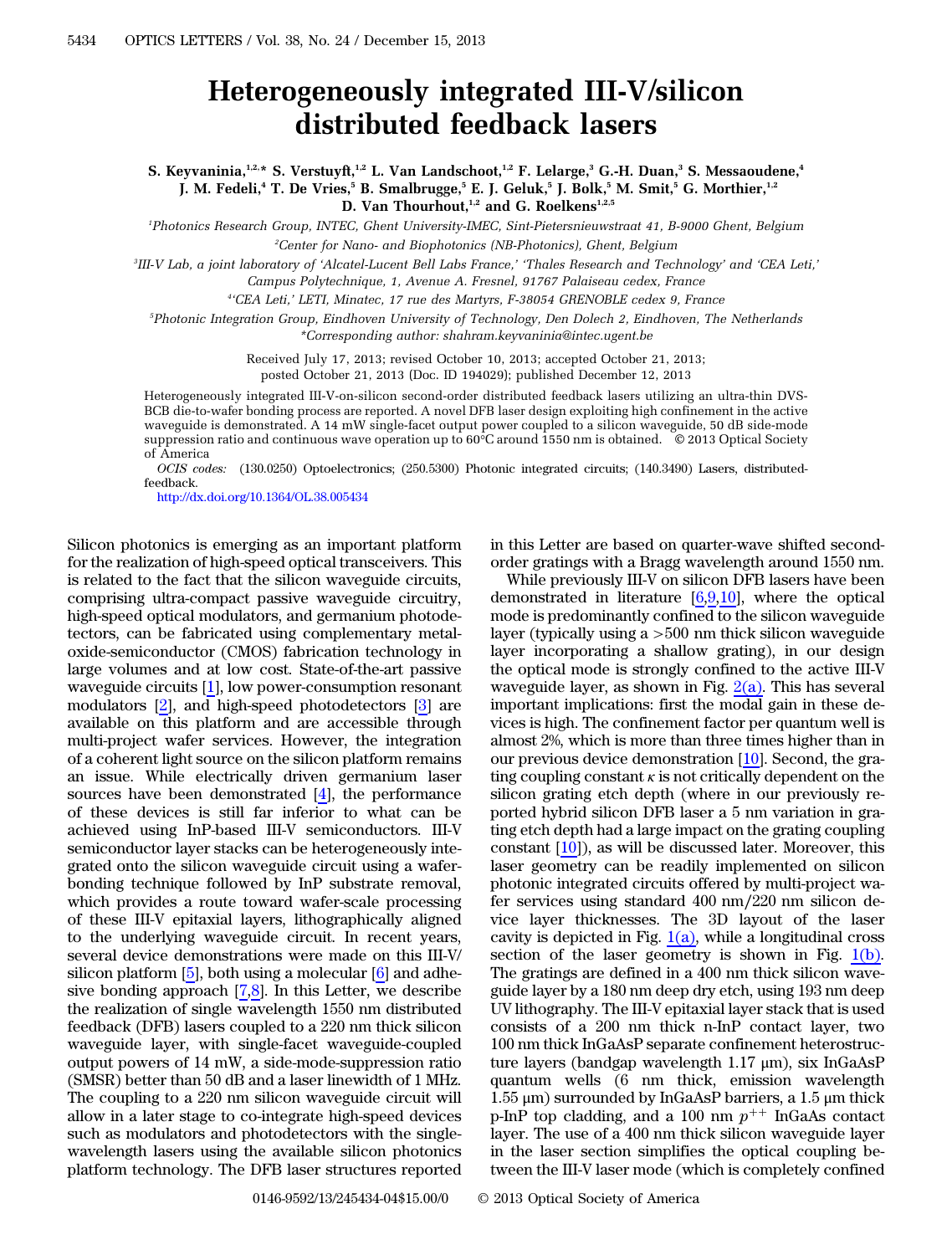<span id="page-1-1"></span>

Fig. 1. III-V/Si DFB laser design. (a) Three-dimensional view on the III-V-on-silicon DFB laser. (b) Schematic longitudinal cross section of the laser structure and SEM picture of the actual device.

to the III-V mesa and which evanescently feels the silicon grating) and the silicon waveguide layer, compared to the case of direct coupling to a 220 nm thick device layer. This optical coupling is realized using a III-V/silicon spot-size converter structure defined by tapering both the III-V and silicon waveguide as shown in Fig.  $2(a)$ , similar to the structure used in [\[7](#page-3-6),[8\]](#page-3-7). The III-V taper is a piecewise linear taper that quickly tapers (Taper I,  $L = 35$  µm) from a 3 µm mesa width to an 0.9 µm wide<br>waveguide width after which a slower adiabatic taper  $L = 35 \text{ }\mu\text{m}$ ) from a 3  $\mu$ m mesa width to an 0.9  $\mu$ m wide (Taper II,  $L = 150 \text{ }\mu\text{m}$ ) is implemented by tapering both the III-V and silicon waveguide structure Using a 400 nm the III-V and silicon waveguide structure. Using a 400 nm thick silicon waveguide relaxes the requirements on the III-V taper tip width: a width of 500 nm is sufficient to achieve a high-efficiency, low-reflection power transfer from the III-V laser mesa to the silicon waveguide as illustrated by the simulation results in Fig.  $2(b)$ . Since the III-V spot-size converter consists of the same active region as the laser, also this spot-size converter is electrically pumped, even though it lies outside the laser cavity. Compared to our previous work  $[7,8]$  $[7,8]$  $[7,8]$ , where the taper structure was implemented inside the laser cavity, in the present device this is no longer the case, implying that the taper structure has no impact on the internal loss (and hence the threshold current density) of the laser cavity. After the laser emission is coupled to the 400 nm thick silicon waveguide layer, a second spot-size  $\frac{\text{couverter}\left(L=30\ \mu\text{m}\right) \text{is used to couple to a 220 nm strip}}{\text{waveguide.} \text{Owater-Wave shifted.} \text{second-order.} \text{DFB}}$ waveguide. Quarter-wave shifted second-order DFB gratings with a period of 480 and 490 nm and a duty cycle of 25% were studied. Since the evanescent tail of the laser mode is interacting with the silicon grating, the actual grating coupling strength depends on the III-V/silicon spacing. It is not critically dependent on the shallow silicon grating etch depth as used in classical hybrid DFB lasers  $[6,9,10]$  $[6,9,10]$  $[6,9,10]$  $[6,9,10]$  $[6,9,10]$ , where a 5 nm etch depth variation has a substantial impact on the grating coupling strength.

<span id="page-1-0"></span>

Fig. 2. (a) Spot-size converter structure usedin thiswork. (b) Simulated power transmission and reflection at the spot-size converter taper tip as a function of III-V taper tip width. (c) Grating coupling strength as a function of III-V/silicon spacing and silicon grating etch depth (200, 180, 150 nm) for the second-order grating structure (490 nm period, 25% duty cycle) used in this work.

This grating coupling strength is illustrated in Fig.  $2(c)$  as a function of III-V/silicon spacing and silicon grating etch depth. Given the good uniformity and reproducibility of the adhesive bonding process ( $\pm$ 5 nm bonding layer<br>thickness variation is obtained [11]), a reasonable control<br>of the grating-coupling constant between 30 and 40 cm<sup>−1</sup> thickness variation is obtained [\[11](#page-3-10)]), a reasonable control can be achieved. Such a variation leads in the current device design to a variation of the drive current to obtain 10 mW output power at 20°C of less than 5%.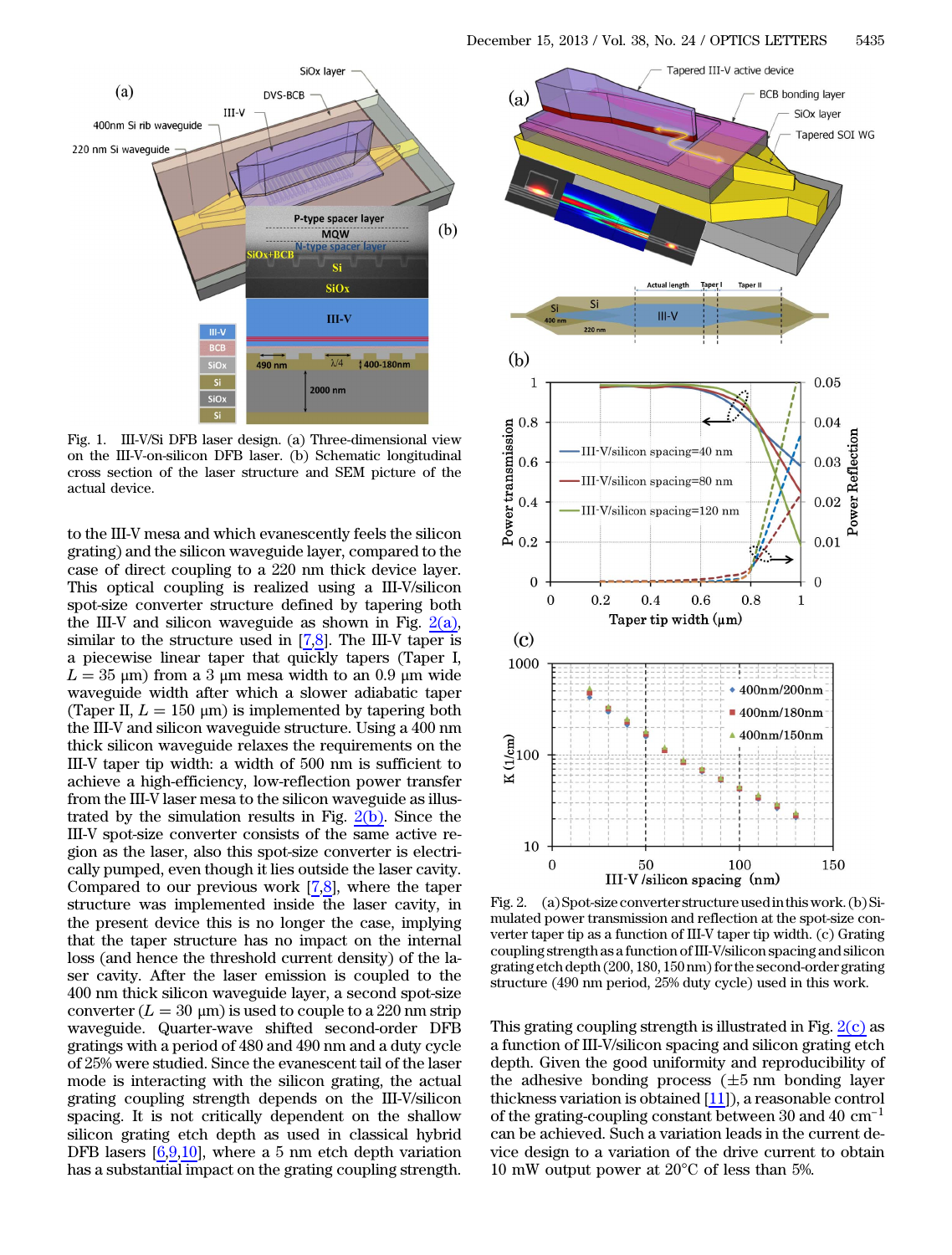The silicon device wafer fabrication is carried out in a CMOS pilot line on 8 in. SOI wafers. The process starts with the etching of a 400 nm silicon device layer on a 2 μm  $SiO<sub>2</sub>$  buried oxide layer. In a first etch step, 180 nm deep gratings are etched together with the silicon rib waveguides used in the spot-size converter structure. In a second etch step, 50 nm deep structures are etched in the exposed 220 nm thick silicon device layer in order to realize fiber-to-chip grating couplers.

In a final step, a 220 nm deep etch is used to define the silicon strip waveguides and the transition to the 400 nm device layer. After device etching, the wafer is covered with thick  $SiO<sub>2</sub>$ , after which chemical mechanical polishing is used to planarize the wafer in combination with wet chemical etching in buffered HF to etch back the  $SiO<sub>2</sub>$ leaving  $75 \text{ nm } \text{SiO}_2$  on top of the silicon waveguide. This way, a quasi-planar wafer surface is obtained. The semiconductor laser material is then bonded to the silicon waveguide circuit using an adhesive die-to-wafer bonding process with a 35 nm thick divinyl-bis-benzocyclobutene (DVS-BCB) adhesive bonding layer. Using such a process, the surface-quality requirements on the III-V and silicon surfaces are relaxed, compared to molecular bonding, resulting in a high bonding yield. This bonding process is described in detail in [[11\]](#page-3-10). While in the used process flow wafer-scale variations of the nominally  $75$  nm  $SiO<sub>2</sub>$  thickness can be expected, much smaller variations can be obtained by using chemical mechanical polishing down to the silicon device layer, after which a  $75 \text{ nm } \text{SiO}_2$  layer can be accurately deposited using chemical vapor deposition techniques. The 110 nm III-V silicon spacing layer results in a theoretical grating coupling strength of 35 cm<sup>-1</sup> as can be seen in Fig.  $2(c)$ . After bonding, the InP growth substrate is removed, and the III-V laser mesa is defined. In this device demonstration, the III-V mesa and spot-size converter are defined through wet etching, using HCl and  $H_2O:H_2SO_4:H_2O_2$ for the InP and InGaAs/InGaAsP layers, respectively. This wet-etching technique allowed creating undercut structures in the spot-size converter, which again relaxed the lithography requirements in the definition of the III-V

<span id="page-2-0"></span>

Fig. 3. Scanning electron microscope image of the III-V spotsize converter taper tip illustrating the 500 nm taper tip width close to the active core of the III-V waveguide.

spot-size converter, which was realized using 300 nm UV contact lithography. A scanning electron microscope picture of the reverse trapezoidal III-V spot-size converter taper tip is shown in Fig. [3](#page-2-0).

Laser characterization was carried out by collecting the laser emission in a standard single mode fiber using integrated silicon fiber-to-chip grating coupler structures. magnaca sheen heer to emp graing couplers stractures.<br>The coupling efficiency of these grating couplers was<br>characterized on separate structures and used to deter-<br>mine the optical power coupled to the 220 nm silicon<br>strip characterized on separate structures and used to determine the optical power coupled to the 220 nm silicon ser structures were measured both at room temperature and at elevated temperature. The results for a secondorder grating DFB laser (with a period of 490 nm and strip waveguates. The E-T-V curves of the fabricated laster<br>ser structures were measured both at room temperature<br>and at elevated temperature. The results for a second-<br>order grating DFB laser (with a period of 490 nm and<br> มษ<br>ภท  $-$ of 680 μm) are shown in Fig.  $4$ . For the given laser structure, a coupling strength κL of 2.4 is obtained. Theoretically, this results in a threshold modal gain excluding  $-$  of 680 μm) are shown in Fig. 4. For the given laser<br>structure, a coupling strength κL of 2.4 is obtained. Theo-<br>retically, this results in a threshold modal gain excluding<br>internal losses of 15 cm<sup>-1</sup> (Γg<sub>th</sub> − α wi mode confinement factor in the multi-quantum-well region,  $g_{\text{th}}$  the material threshold gain, and  $\alpha$  the total internal losses of 15 cm<sup>-1</sup> ( $\Gamma g_{th} - \alpha$  with  $\Gamma$  the optical<br>mode confinement factor in the multi-quantum-well re-<br>gion,  $g_{th}$  the material threshold gain, and  $\alpha$  the total<br>internal loss—absorption and diffraction l unit length in the laser cavity). Based on this value internal loss—absorption and diffraction losses—per<br>unit length in the laser cavity). Based on this value<br>and on the results obtained on the Fabry–Perot laser reported in [[12\]](#page-3-11) using the same epitaxial layer stack, a threshold current density of  $1.59 \text{ kA/cm}^2$  is expected, which corresponds reasonably well with the measured threshold current of 35 mA  $(1.72 \text{ kA/cm}^2)$  at 20 $^{\circ}$ C. The characteristic temperature  $T_0$  of the laser is 47 K. The (single-sided) slope efficiency of the laser is 0.135 W∕A at 20°C. Based on this experimental slope efficiency, an

<span id="page-2-1"></span>

period second-order DFB laser (single facet output power). (b) Wall-plug efficiency of the laser (not considering the thermo-electric cooler) as a function of laser drive current at 20°C and 60°C, taking into account the output power from both facets.